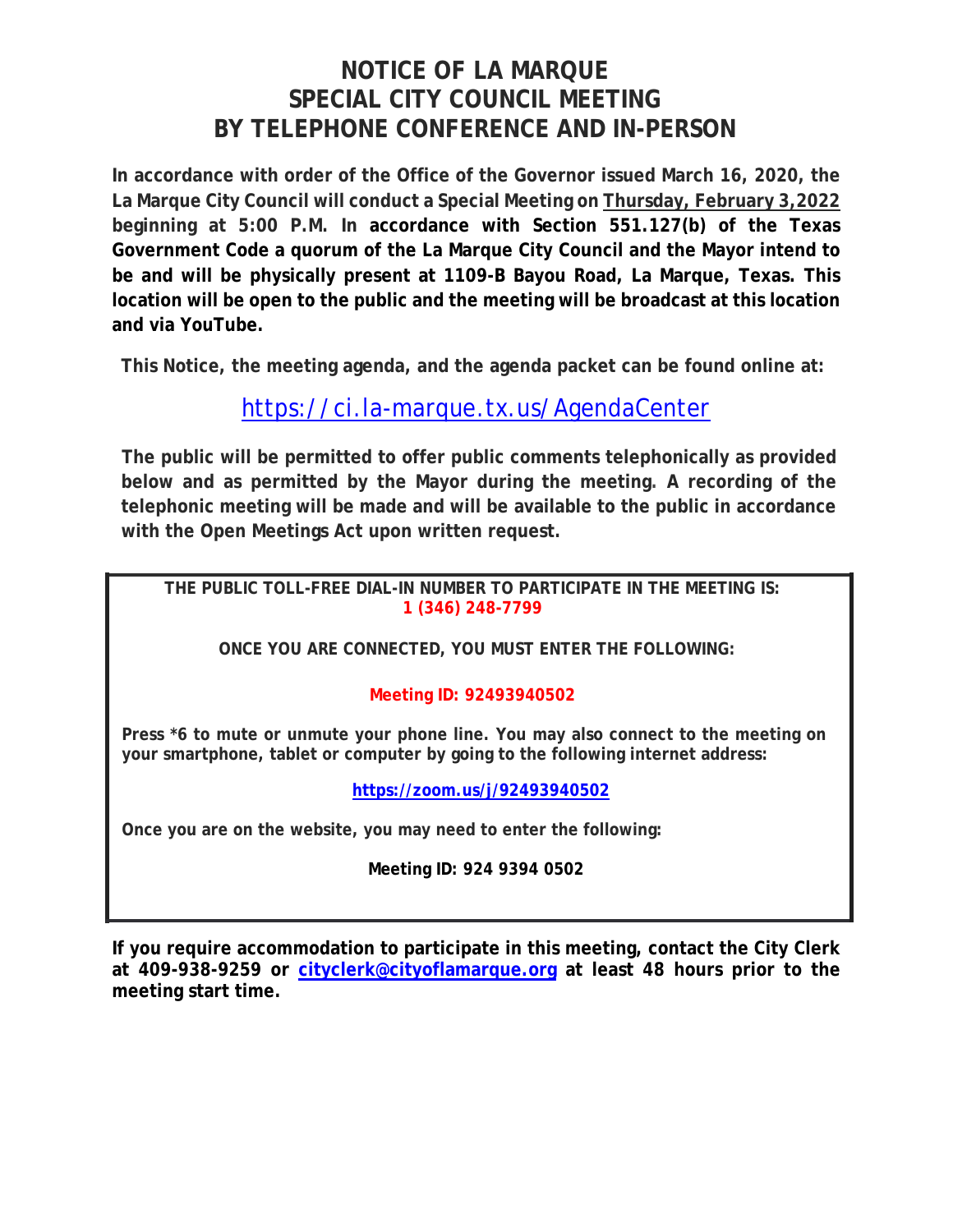

*1111 Bayou Road La Marque, Texas 409-938-9202* 

*Mayor - Keith Bell Kimberley Yancy - District A Councilmember Michael Carlson - District C Mayor Pro-Tem Joe Compian - District B Councilmember Casey McAuliffe - District D*  \*\*\*\*\*\*\*\*\*\*\*\*\*\*\*\*\*\*\*\*\*\*\*\*\*\*\*\*\*\*\*\*\*\*\*\*\*\*\*\*\*\*\*\*\*\*\*\*\*\*\*\*\*\*\*\*\*\*\*\*\*\*\*\*\*\*\*\*\*\*\*\*\*\*\*\*\*\*\*\*\*\*\*\*\*\*\*\*\*\*\*\*\*\*\*\*\*\*\*\*\*\*\*\*

> **CITY OF LA MARQUE CITY COUNCIL SPECIAL MEETING of FEBRUARY 3, 2022**

Notice is hereby given that the City Council of the City of La Marque, Texas will conduct a **Special Meeting on February 3, 2022, beginning at 5:00 p.m. in the Council Chambers located at 1109-B Bayou Rd, La Marque, Texas as well as via videoconference hosted through (ZOOM)**. In accordance with Section 551.127(b) of the Texas Government Code a quorum of the La Marque City Council and the Mayor intend to be and will be physically present at 1109-B Bayou Road, La Marque, Texas. This location will be open to the public and the meeting will be broadcast at this location and via YouTube. The council will meet for the purpose of considering the following agenda:

- **(1) CALL MEETING TO ORDER**
- **(2) ROLL CALL**
- **(3) INVOCATION AND PLEDGE OF ALLEGIANCE**
- **(4) CITIZENS PARTICIPATION (Limited to three minutes per person)**  Comments from the public will be heard at this time. Any person with cityrelated business who has signed up may speak to Council on a specific agenda item (limited to three (3) minutes) should give the Mayor your name and the item you wish to speak about. In compliance with Texas Open Meeting Act, the City may not deliberate on comments. Personal attacks will not be allowed, and personnel matters should be addressed to the City Manager during normal business hours. **Press \*6 to mute or unmute if you are participating by telephone, press the unmute button if attending via zoom on a smartphone, tablet, or computer, or stand if attending in person, and the Mayor will call on you in turn.**

#### **(5) EXECUTIVE SESSION**

The City Council for the City of La Marque, Texas reserves the right to adjourn into executive session at any time during the course of this meeting to discuss